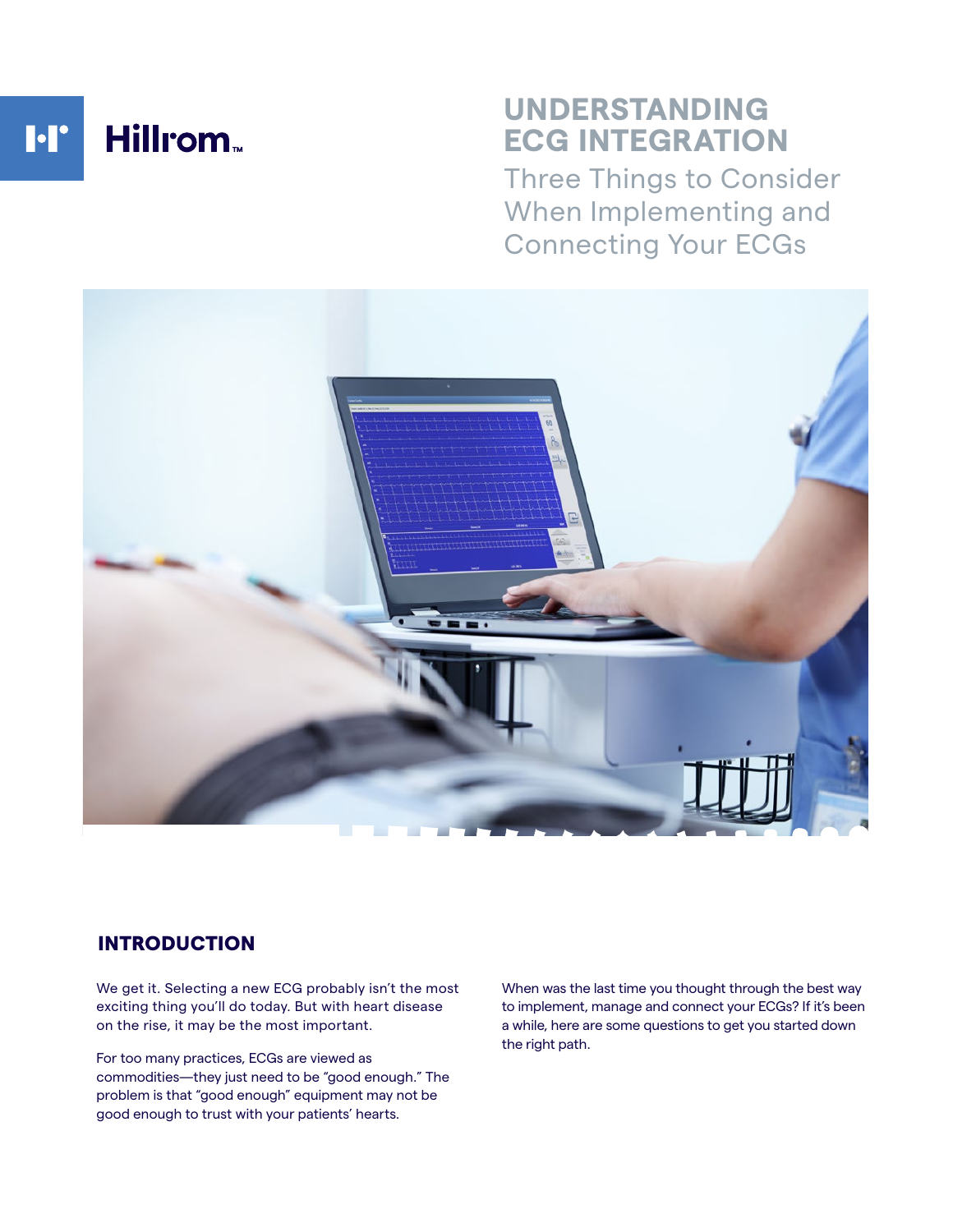## 1. WHO HAS DECISION RIGHTS?

In your practice, does IT make the purchasing decision, or do clinicians have the final say? Perhaps your office manager holds the purse strings. Which is the right way? None of the above, according to Lari Rutherford, Senior Manager of Connectivity, Hillrom.

"All parties need to come to the table when deciding how you're going to integrate a new device into your practice," explains Rutherford. "Take one common example: IT is in charge of making sure the device connects securely with your EMR, and they choose the workflow that best supports that. When clinicians begin training on the device, they realize it now takes them longer to complete a test and get the results to the EMR. Efficiency for one is not efficiency for all."

> — Lari Rutherford Senior Manager of Connectivity, Hillrom



### Rutherford suggests:

- Get clinical, IT and other stakeholders together to understand the scope of requests. What workflow do clinicians want? What are the "hard stops" from an IT perspective to share data securely? What does your office manager see as the biggest shortcoming of your current device/process? Clearly delineating all this upfront is important not just to make the right request(s) of your vendor, but also to decide which trade-offs are and are not acceptable for the whole group.
- Be clear on who is using the device, and for what purpose. This matters not just from an input perspective, but also functionally. Perhaps your

medical assistants need to be able to conduct tests, but rights to edit data in the EMR should be reserved for physicians. Make sure the whole team is accounted for so your new system manages user rights both securely and appropriately.

• Count clicks. (Trust us, your clinicians will thank you.) As powerful as EMR integration can be, too often it results in longer workflows for clinicians. Count the clicks your clinicians are making today, and make sure that number goes down with the new solution. Otherwise, you may be opening yourself up to workarounds or, worse, outright rejection from users.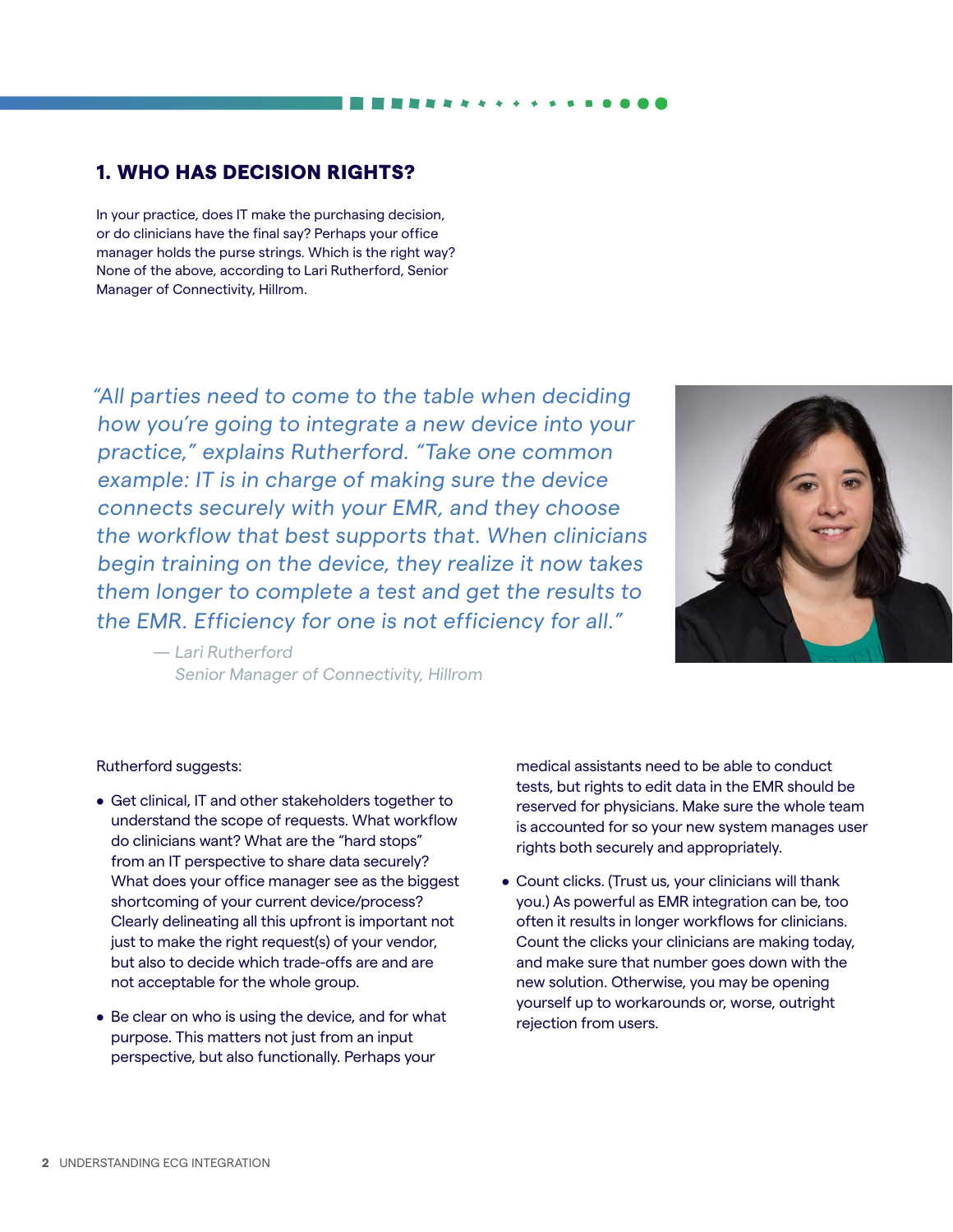## 2. WHAT IF…?

If you're like most practices, EMR connectivity is table stakes when evaluating new devices. But EMR integration is not one size fits all—and more isn't necessarily better for everyone. Rutherford cites a common scenario:

"We hear from many customers that they love launching their ECGs right from the EMR. We agree it's a powerful efficiency, but we counsel them that there are potential drawbacks to relying entirely on the EMR.

For example, what do you do if the EMR server is down for maintenance? Delaying patient tests because your EMR is down is not a conversation anyone wants to have. We work with customers on back-up workflows that don't rely entirely on the EMR for cases like these. Bottom line: the connectivity path you choose should not lock you into one and only one workflow."

*"Connectivity is a continuum," explains Rutherford. "It's about finding the right level for your practice. Keep asking what 'What if…' questions until your whole team is satisfied with the answers."*

Other 'What if…' questions to ask:

- What if you need ECG software support? Which vendor do you contact? Although the ECG application launches from the EMR, the EMR vendor is not necessarily the right contact for ECG support.
- What if you need a STAT ECG? If you need to pull up a patient in the EMR before you can initiate a test, STAT isn't really STAT. Is there an option to run the test without this step in time-critical situations?
- What if you need software updates? If the software is fully integrated into the EMR, are your ECG updates only rolled out when your EMR system is updated? Work with your vendor and IT to find the right cadence.

# "The connectivity path you choose should not lock you into one and only one workflow."